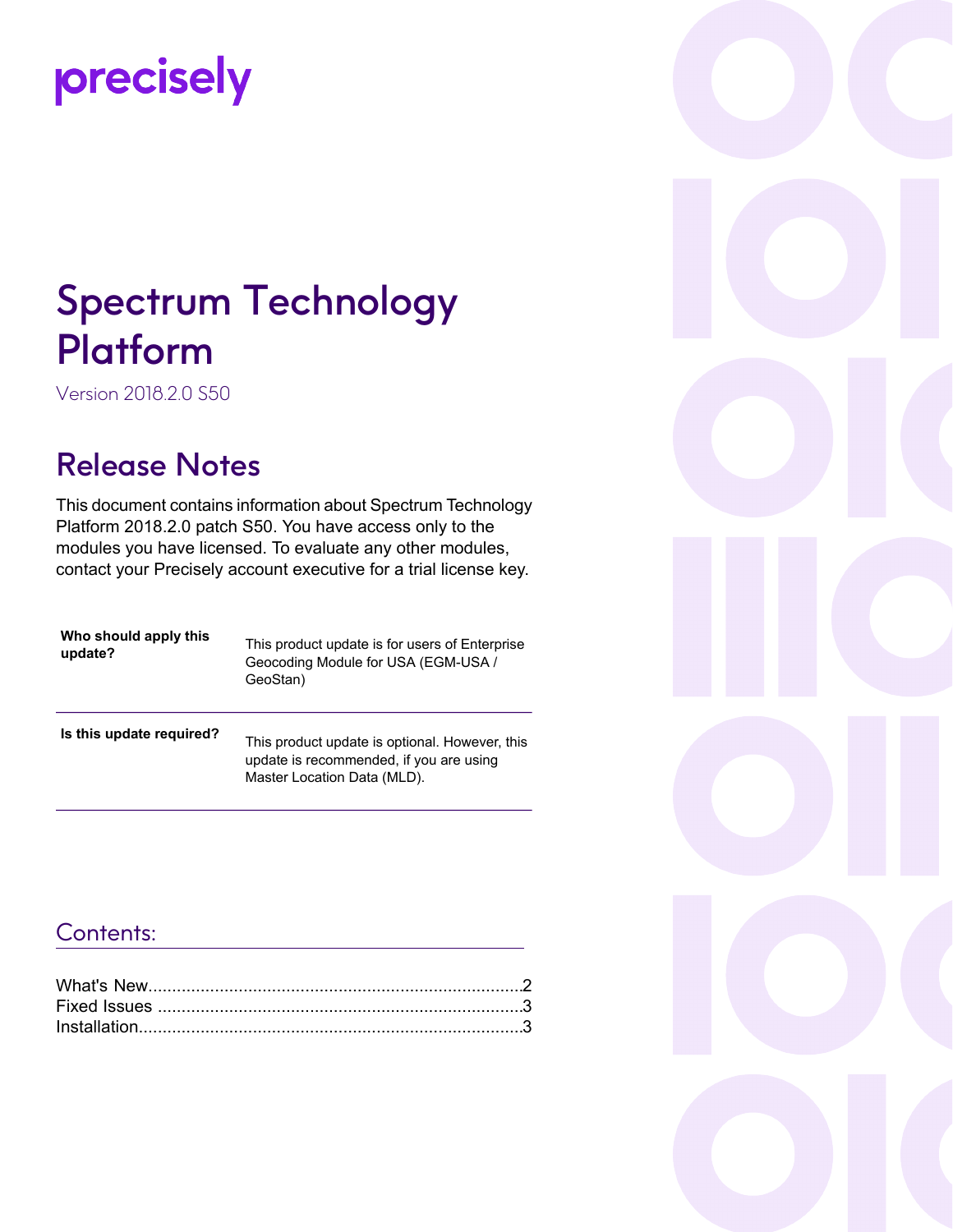# <span id="page-1-0"></span>What's New

This update provides access to new fields of Master Location Data (MLD) extended attributes

#### *MLD Extended Attributes*

(USA) This feature provides access to extended attributes associated with an addressable location that has a PreciselyID. When matching addresses with Master Location Data (MLD), returns additional property information associated with the address, such as Assessor's Parcel Number (APN), Elevation, Address Type, and Lot Size. APN can be used to identify the parcel so the parcel ID can be linked to additional information for the insurance industry, such as property and insurance risk attributes.

#### *Requirements*

The following are required to return MLD Extended Attributes:

- Master Location Data dataset
- Streets dataset
- MLD Extended Attributes dataset
- Recommendation: the vintages of the MLD and MLD Extended Attributes datasets be within 4 months of each other.

#### *Settings*

To use MLD Extended Attributes in Spectrum:

• EGM-USA: In the Management Console, review the Output or Output Data tab and select the MLD Extended Attributes option. Output fields will display on the Preview tab or be returned from stages through Enterprise Designer.

The below table lists the new fields added to the *MLD Extended Attributes Output Fields*:

| .                        |                                                             |
|--------------------------|-------------------------------------------------------------|
| <b>Block2010</b>         | 15 digit 2010 Census Block number.                          |
| <b>Parentid</b>          | Precisely ID of the parent record if the address has units. |
| <b>PropertyAccountId</b> | Property account number for county.                         |

#### **Description Field**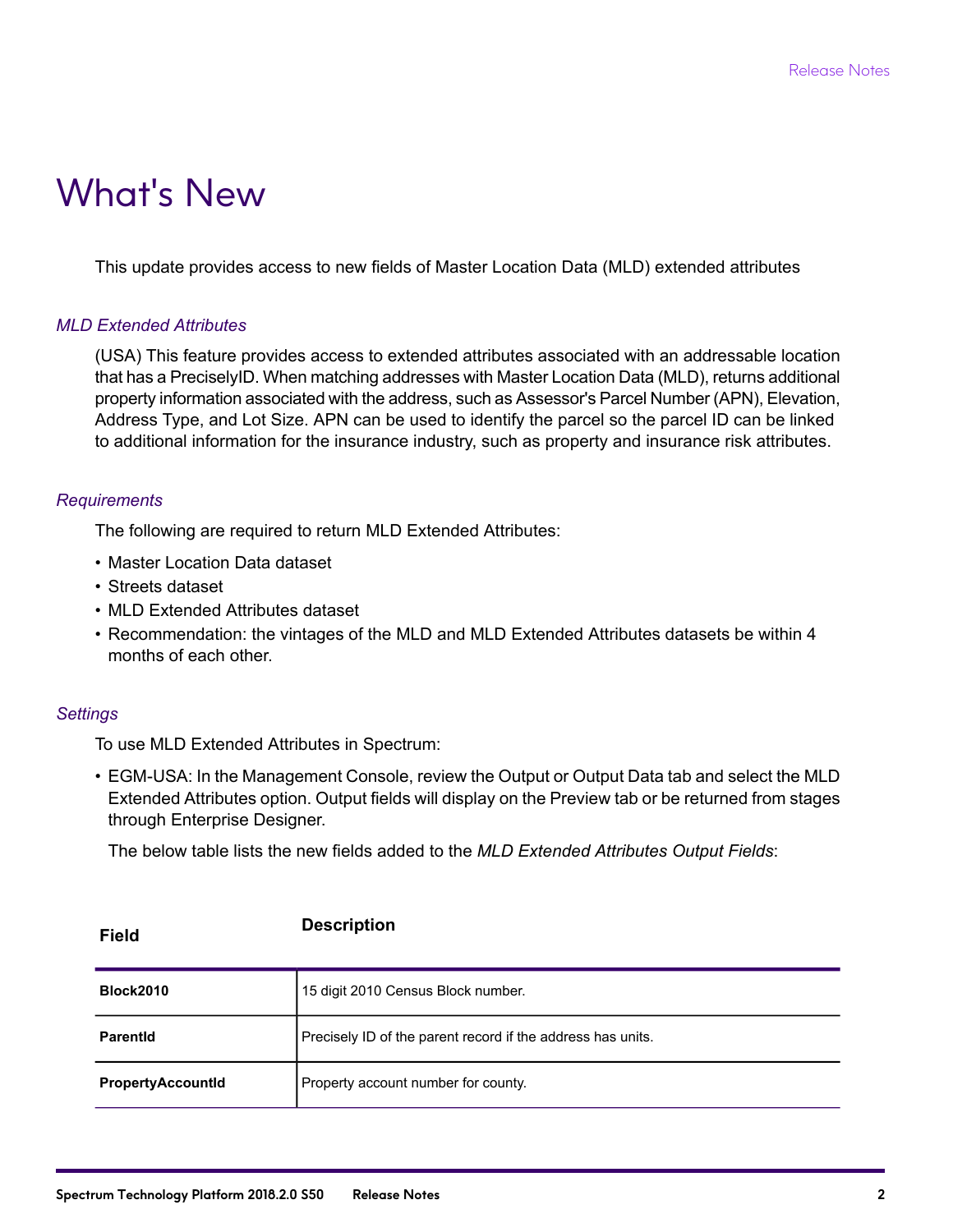The below table lists the deprecated fields in the *MLD Extended Attributes Output Fields*:

| <b>Field</b>           | <b>Description</b>                                                                                                      |
|------------------------|-------------------------------------------------------------------------------------------------------------------------|
| <b>MECLatitude</b>     | Latitude of Minimum Enclosing Circle expressed with an implied 6 digits of decimal<br>precision; 0 if none.             |
| <b>MECLongitude</b>    | Longitude of Minimum Enclosing Circle expressed with an implied 6 digits of decimal<br>precision; 0 if none.            |
| <b>MECRadius</b>       | Radius of Minimum Enclosing Circle (in square feet) expressed as a whole number. For<br>example: 1234 means 1,234 feet. |
| <b>MECRadiusMeters</b> | Radius of Minimum Enclosing Circle (in meters) expressed with 1 digit of decimal<br>precision.                          |

# <span id="page-2-0"></span>Fixed Issues

<span id="page-2-1"></span>This update does not contain any fixes for the Enterprise Geocoding Module (EGM-USA) in the Spectrum Technology Platform

## **Installation**

To install this product update you must have Spectrum Technology Platform 2018.2.0 installed.

**Important:** Before you install this product update, be sure that you have installed all previously released product updates for your modules and the platform. Unexpected issues may occur if you do not install product updates in the proper order. For a listing of product updates for each module and the platform, see the **Product Update [Summary](https://docs.precisely.com/docs/sftw/spectrum/ProductUpdateSummary/index.html)**.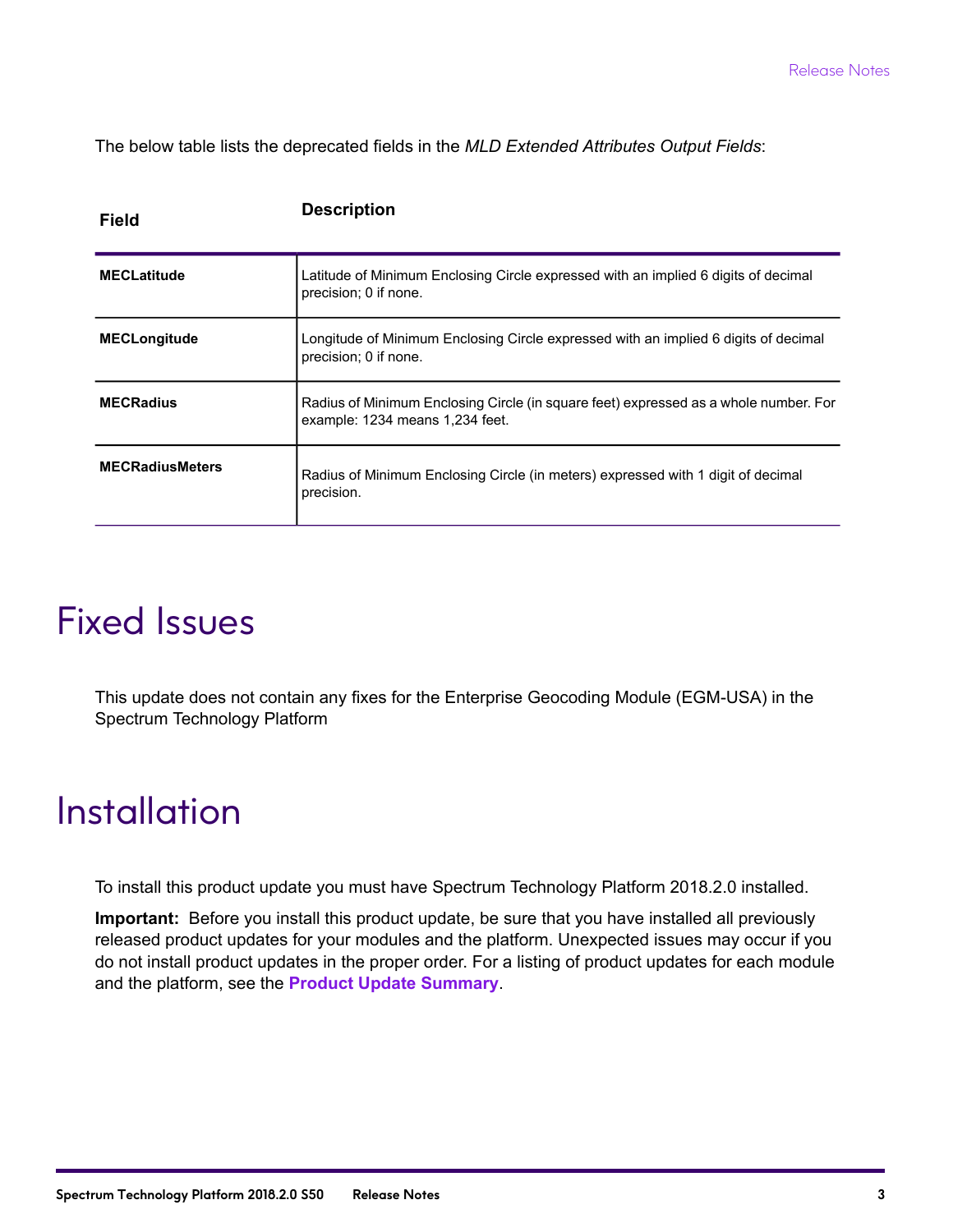#### *Applying This Product Update to a Cluster*

To apply this product update to a cluster you must stop all the nodes in the cluster then install the product update to each node by following the instructions in these release notes. You can start up each node after you update it.

**Warning:** You must shut down the cluster before installing this patch. Failure to do so may result in data loss and your system may become unusable.

### Installing on Windows

Follow these steps to install the Spectrum Technology Platform 2018.2.0 S50 patch in a Windows configuration.

**Note:** In this procedure, *SpectrumDirectory* is the directory where the Spectrum Technology Platform server is installed (for example, C:\Program Files\Precisely\Spectrum).

1. Stop the Spectrum Technology Platform server.

To stop the server, right-click the Spectrum Technology Platform icon in the Windows system tray and click **Stop Server**.

Alternatively, you can use the Windows Services control panel and stop the Spectrum Technology Platform service.

- 2. Back up these files to a different location:
	- *SpectrumDirectory*\server\modules\geostan\lib
	- *SpectrumDirectory*\server\app\deploy\geostan-{version}.car
	- *SpectrumDirectory*\server\app\deploy\geostan-{version}.console
- 3. Delete the geostan-{version}-api.jar file from:

*SpectrumDirectory*\server\modules\geostan\lib\geostan-{version}-api.jar

4. Delete WindowsTemporaryDirectory\g1Assemblies from machines that have Management Console, Enterprise Designer, or Interactive Driver installed, where, WindowsTemporaryDirectory is one of the following:  $\frac{1}{8}$ TMP%,  $\frac{1}{8}$ USERPROFILE%, or the Windows directory.

Typically, the path is: C:\Users\UserName\AppData\Local\Temp\g1Assemblies

- 5. Use the link in the release announcement to download the ZIP file containing the product update. You can also find links to software, release notes, and checksum values on the **2018.2.0 [Updates](https://docs.precisely.com/docs/sftw/spectrum/ProductUpdateSummary/index.html#ProductUpdateSummary/source/SummaryTable-2020.1.0.html)** page.
- 6. Extract the contents of the resulting ZIP file  $cdq20182s50$  Windows.zip to the directory where the Spectrum Technology Platform server is installed (*SpectrumDirectory*). Choose to overwrite the existing files.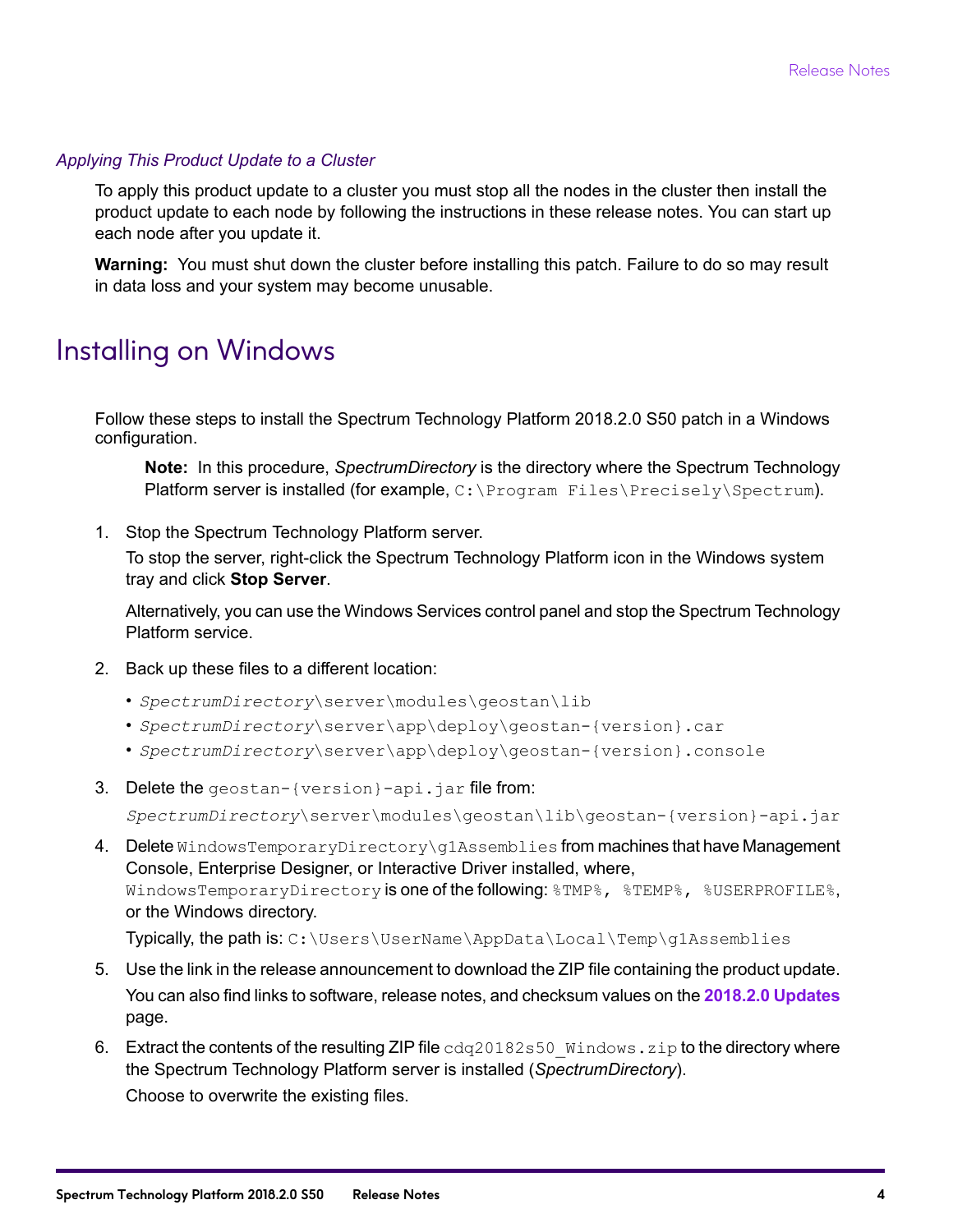7. Start the Spectrum Technology Platform server.

To start the server, right-click the Spectrum Technology Platform icon in the Windows system tray and click **Start Server**. Alternatively, you can use the Windows Services control panel to start the Spectrum Technology Platform service.

## Installing on Linux

Follow these steps to install the Spectrum Technology Platform 2018.2.0 S50 patch in a Linux configuration.

**Note:** In this procedure, *SpectrumDirectory* is the directory where the Spectrum Technology Platform server is installed (for example, /home/user/myuser/Precisely/Spectrum).

- 1. Source the *SpectrumDirectory*/server/bin/setup script.
- 2. Run the *SpectrumDirectory*/server/bin/server.stop script to stop the Spectrum Technology Platform server.
- 3. Back up these files to a different location:
	- *SpectrumDirectory*\server\modules\geostan\lib
	- *SpectrumDirectory*\server\app\deploy\geostan-{version}.car
	- *SpectrumDirectory*\server\app\deploy\geostan-{version}.console
- 4. Delete the geostan-{version}-api.jar file from: *SpectrumDirectory*\server\modules\geostan\lib\geostan-{version}-api.jar
- 5. Use the link in the release announcement to download the ZIP file containing the product update. You can also find links to software, release notes, and checksum values on the **2018.2.0 [Updates](https://docs.precisely.com/docs/sftw/spectrum/ProductUpdateSummary/index.html#ProductUpdateSummary/source/SummaryTable-2020.1.0.html)** page.
- 6. FTP the  $cdq20182s50$  Linux.zip file in binary mode to a temporary directory on the Spectrum Technology Platform machine.
- 7. Extract the contents of the resulting ZIP file  $cdq20182s50$  Linux. zip to the directory where the Spectrum Technology Platform server is installed (*SpectrumDirectory*). Choose to overwrite the existing files.
- 8. Run the *SpectrumDirectory*/server/bin/server.start script to start the Spectrum Technology Platform server.